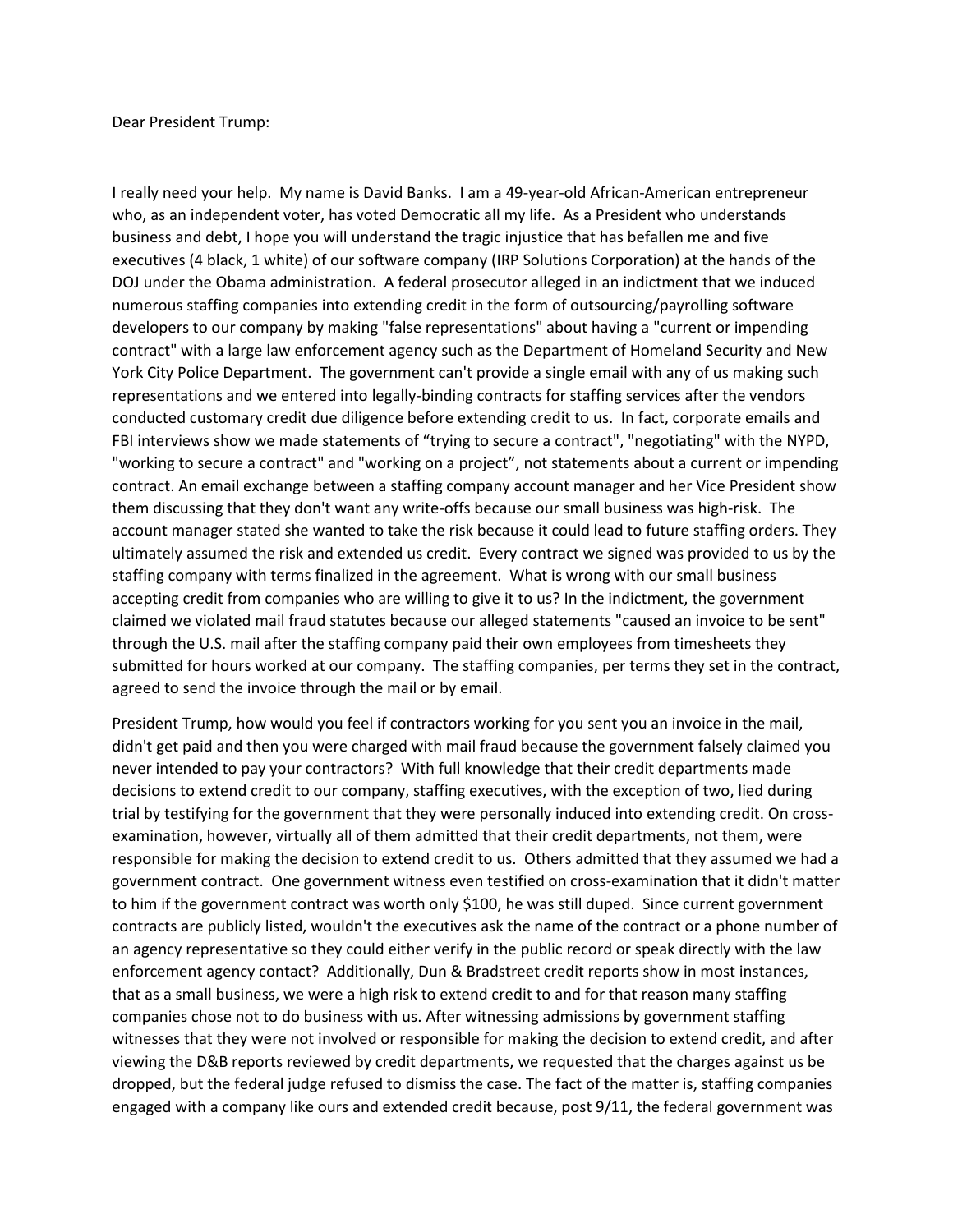seeking to modernize their case management systems after the 9/11 commission found that antiquated case management systems contributed to the 9/11 attacks. We had developed an enterprise-class, adaptable case management software solution that was receiving a lot of attention from large law enforcement agencies, including the Department of Homeland Security and NYPD. One staffing executive is on record saying they work with small companies like ours because they don't want to risk missing out on the next Microsoft.

Two responsible staffing business experts sent letters [\(http://bit.ly/1Tiuqc2](http://bit.ly/1Tiuqc2) [& http://bit.ly/2f7mFZ3](http://bit.ly/2f7mFZ3) ) to the prosecutor months before trial explaining business and credit 101, telling the U.S. Attorney that staffing companies were not forced to do business with our company but based their decisions on creditworthiness or the value of the product we developed and that the staffing companies assumed the risk when they extended credit. These experts agreed to testify on our behalf at trial, but the prosecutor, threatened by that testimony, blatantly violated the law to exclude them from testifying. When we brought this undeniable violation of law and the Constitution to the attention of Attorney General Loretta Lynch, she did absolutely nothing, presumably because a DOJ prosecutor was implicated in misconduct. A judicial complaint [\(http://bit.ly/2vmk73J\)](http://bit.ly/2vmk73J) is pending but we don't expect the establishment to do anything about it. Your statement during your inaugural speech that the establishment protects itself but not the citizens is so true and we were wrongly imprisoned because of it.

President Trump, we did not lie to anyone and we provided an overwhelming amount of evidence of this to the prosecutor, but he looked the other way and pursued a malicious prosecution against us for failing to pay corporate debt and lied to the jury that our business and software was nothing but a scam. Former federal appeals Judge H. Lee Sarokin said in the Huffington Post, not only was "the government's contention that [IRP Solutions] was nothing but a scam defies reality" and that we were indicted and prosecuted for "failing to pay corporate debts." Additionally, Sarokin said the government's interference made it "impossible" for us to pay our debts. Sarokin also discussed our injustice, the destruction of our small business and the violation of our constitutional rights in the Washington Post [\(www.washingtonpost.com/news/true-crime/wp/2016/07/05/judge-who-freed-hurricane-carter-now](http://www.washingtonpost.com/news/true-crime/wp/2016/07/05/judge-who-freed-hurricane-carter-now-helping-six-imprisoned-men-but-only-obama-can-save-them/)[helping-six-imprisoned-men-but-only-obama-can-save-them/\)](http://www.washingtonpost.com/news/true-crime/wp/2016/07/05/judge-who-freed-hurricane-carter-now-helping-six-imprisoned-men-but-only-obama-can-save-them/) and sent personal letters to President Obama, AG Lynch and Senator Corey Booker (D-NJ), expecting they, African-Americans, would do something about our injustice. AG Lynch disregarded Judge Sarokin's letter and did nothing about prosecutorial misconduct or the gross violations of our constitutional rights. Given the opposition by AG Lynch and the pardon attorney, I don't believe President Obama was provided with all the details by the DOJ, including Judge Sarokin's letter.

On January 6, 2017, we received a letter from the pardon attorney stating that the Justice Department and President Obama had denied us clemency. I really don't believe that President Obama, a good man who started My Brother's Keeper to ensure that there were positive role models and mentors for the African-American community, would grant clemency for thousands of admitted drug offenders and Chelsea Manning, who released 750,000 classified documents that likely endangered our national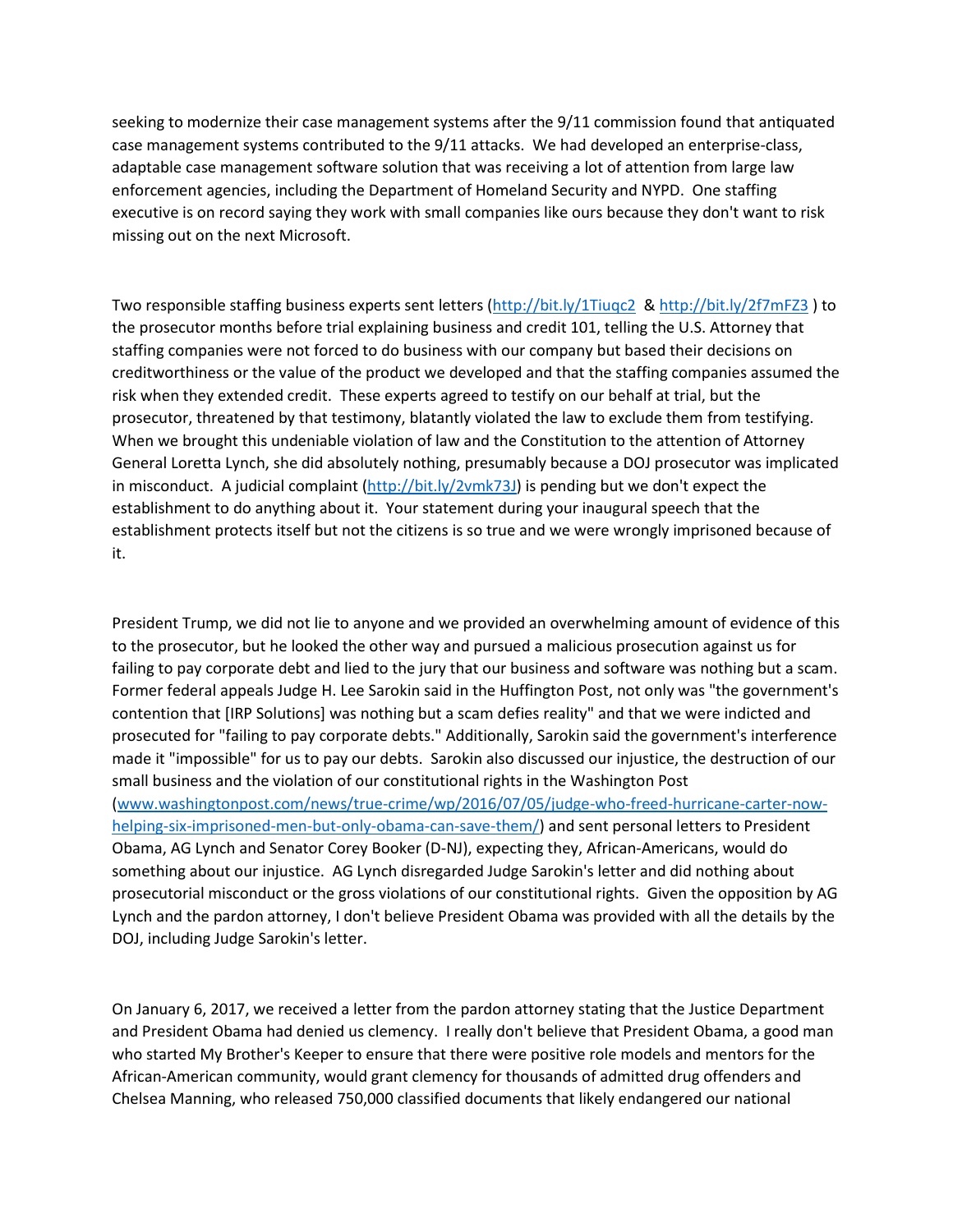security and soldiers in the theater of operations and let us, educated technology entrepreneurs with no criminal records, continue languishing in prison for a crime we didn't commit. However, the notion promoted by many that a black President, black Attorney General and black Senator from New Jersey on the Judiciary Committee somehow guarantees fair treatment to African-Africans is sophistry. As a nation, we must follow Martin Luther King Jr's recommendation to judge a man by the content of his character, not the color of his skin. Judge Sarokin, who is a white federal judge, stood for justice and the Constitution, and advocated for our release. AG Lynch and Senator Booker put the establishment over the Constitution. While Senator Michael Bennet (D-CO) and Danny Davis (D-IL), who are white and black respectively, sent letters to President Obama concerning our clemency. The ONLY congressman concerned enough about the rule of law to launch an investigation into our case (which is still ongoing), was a white Republican, Senator Orrin Hatch of Utah.

We are only guilty of keeping Americans employed by re-staffing them with other staffing companies. The reason the prosecutor told the jury that none of us "got fabulously wealthy" from this alleged scheme was because the staffing company paid their own employees directly for timesheets they submitted for work done on our software projects. The prosecutor claimed we got free labor, but debt is not free and we signed personal guarantees on the debt, which put our own financial livelihoods at risk. We had absolutely no financial motive or incentive to commit a crime! The contract employees were used to continue modifying our software based on requests by the Department of Homeland Security and the New York City Police Department in hopes of gaining their business. This is not unusual in the corporate world. We did some limited work on the projects as "billable consultants" over a 2 and a half year period, making substantially less than we could have earned working a normal job. We had no idea our ability to complete a sale was being undermined by the very government we were trying to sell to. That is the truth!

You, a successful businessman, are now the President of the United States. You have been given the power of clemency and you are unconventional as the leader of the U.S. because you are not afraid to call a spade, a spade. You have proven thus far to be decisive and committed to do what you said during your campaign. I ask you to use your power to review our clemency application currently on file at the DOJ and grant clemency for myself, David Banks (Bureau of Prisons reg. no. 36319-013), and my codefendants, Kendrick Barnes (Reg. no. 36324-013), David A. Zirpolo (Reg. no. 36323-013), Demetrius K. Harper (Reg. no. 36320-013), Clinton A. Stewart (Reg. no. 36322-013) and Gary L. Walker (36321-013). We had no criminal records and have spent over four and a half years in prison and counting, serving sentences of 7 to 11 years for failing to pay corporate debt. The lead FBI agent in the case publicly admitted on two occasions during court proceedings that if we had PAID OUR DEBTS there would not have been a criminal case. So why are we in a debtor's prison? Why did officials ignore our innocence, ignore gross violations of our constitutional rights and ignore official misconduct? The answer is simple - - to protect the image of the establishment at the expense of our freedom, our constitutional rights and pain to our families.